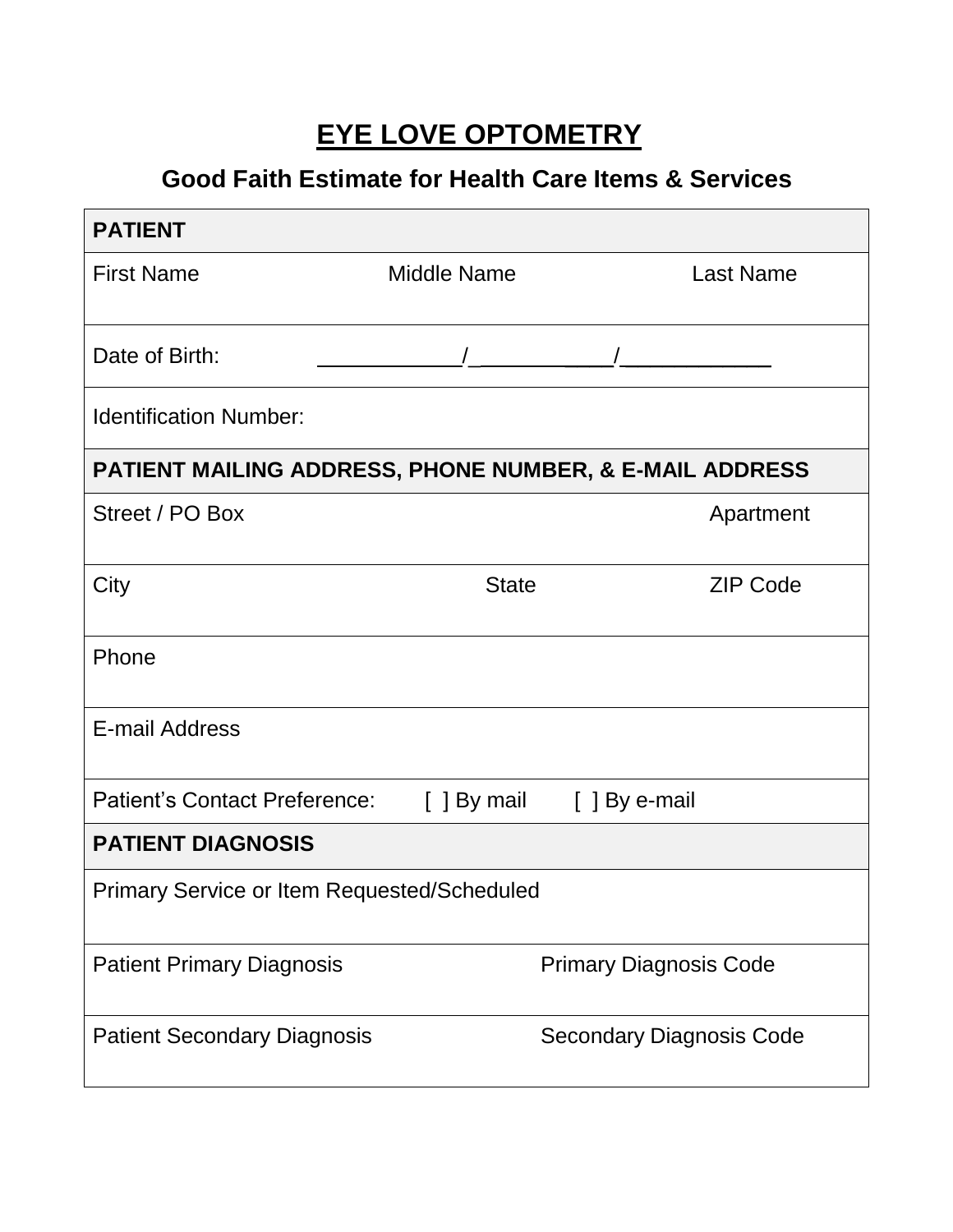| If scheduled, list the date(s) the Primary Service or Item will be provided: |  |  |  |  |
|------------------------------------------------------------------------------|--|--|--|--|
| [] Check this box if this service or item is not yet scheduled.              |  |  |  |  |
| Date of Good Faith Estimate:                                                 |  |  |  |  |
|                                                                              |  |  |  |  |
| <b>Estimated Total Cost</b><br><b>Provider/Facility Name</b>                 |  |  |  |  |
|                                                                              |  |  |  |  |
|                                                                              |  |  |  |  |
| <b>Total Estimated Cost: \$</b>                                              |  |  |  |  |

The following is a detailed list of expected charges for the aforementioned Primary Service or Item on the aforementioned date(s) of service, if scheduled. For Services or Items that are reoccurring, the estimated costs are valid for 12 months from the date of the Good Faith Estimate.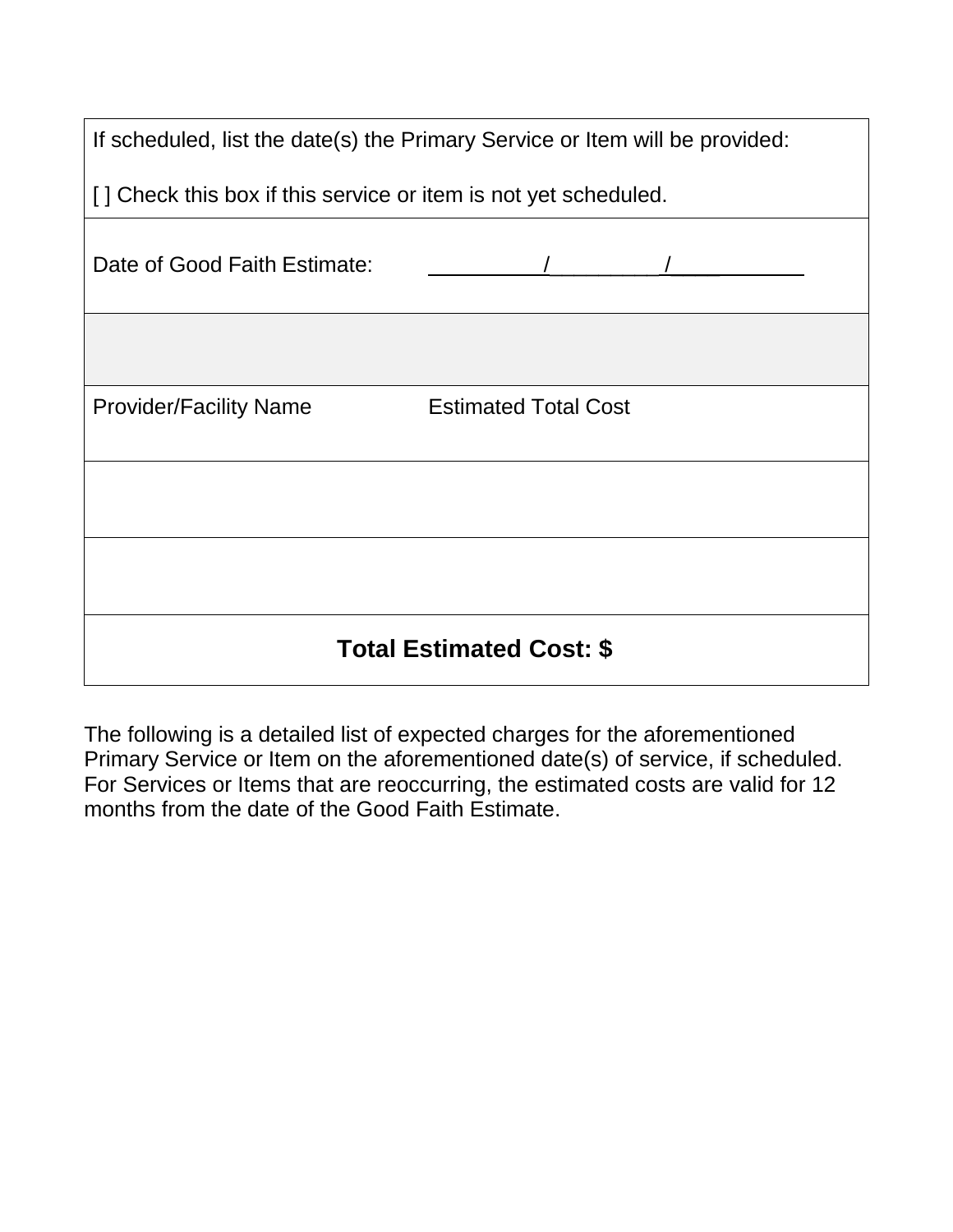## **Provider/Facility Estimate**

| <b>Provider/Facility Name</b>       | <b>Provider/Facility Type</b>         |                 |  |
|-------------------------------------|---------------------------------------|-----------------|--|
| <b>Street Address</b>               |                                       |                 |  |
| City                                | <b>State</b>                          | <b>ZIP Code</b> |  |
| <b>Contact Person</b>               | Phone                                 | E-mail          |  |
| <b>National Provider Identifier</b> | <b>Taxpayer Identification Number</b> |                 |  |

#### **Details of Services and Items for [Provider/Facility 1]**

| Service/Item | <b>Address Where Service/</b><br>Item Will Be Provided | Diagnosis Code | <b>Service Code</b>                            | Quantity | <b>Expected Cost</b> |
|--------------|--------------------------------------------------------|----------------|------------------------------------------------|----------|----------------------|
|              | [Street, City, State, ZIP]                             | [ICD code]     | [Service Code<br>Type: Service<br>Code Number] |          |                      |
|              |                                                        |                |                                                |          |                      |
|              |                                                        |                |                                                |          |                      |

| Total Expected Charges from Provider/Facility: \$ |  |
|---------------------------------------------------|--|
|---------------------------------------------------|--|

Additional Health Care Provider/Facility Notes